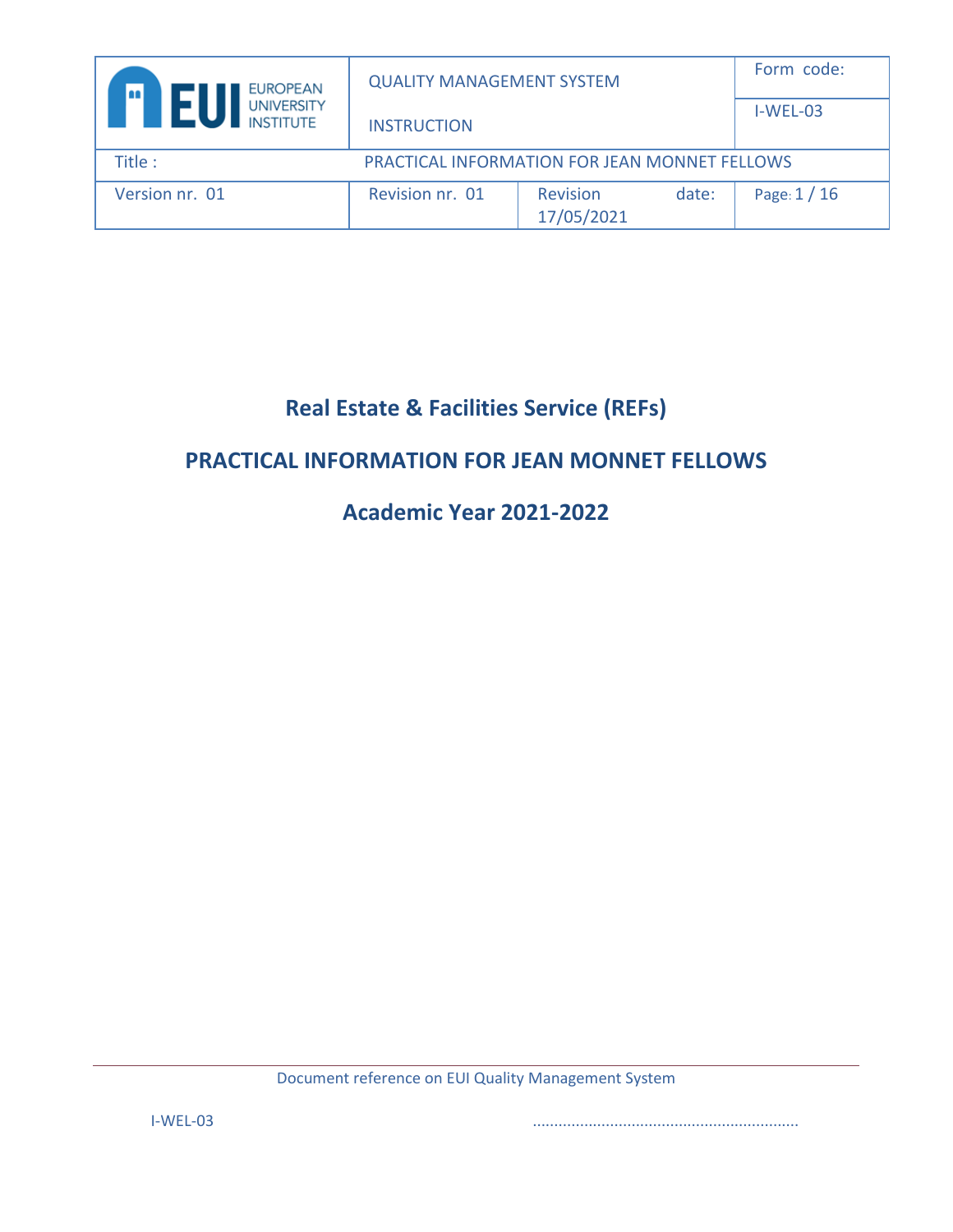



# **PRACTICAL INFORMATION FOR JEAN MONNET FELLOWS**

**Responsible Unit:** EUI4U Welcome Unit, Real Estate & Facilities Service

## **Aim of the instruction**

The aim of this document is to provide practical information for new members of the EUI, to help them to plan their arrival and stay in Florence.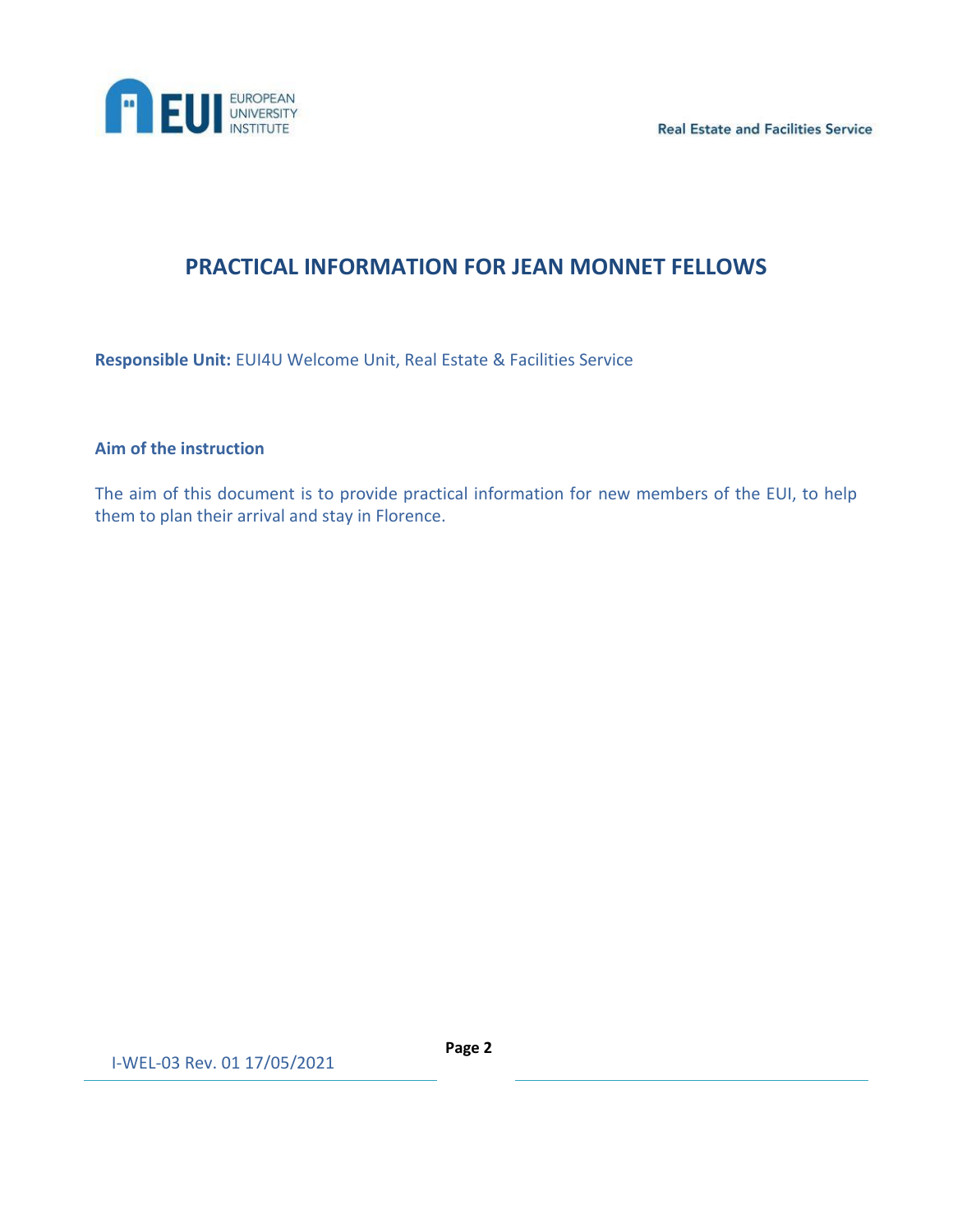

**Real Estate and Facilities Service** 

# **Table of Contents**

| - 11 |
|------|
| 14   |
| 17   |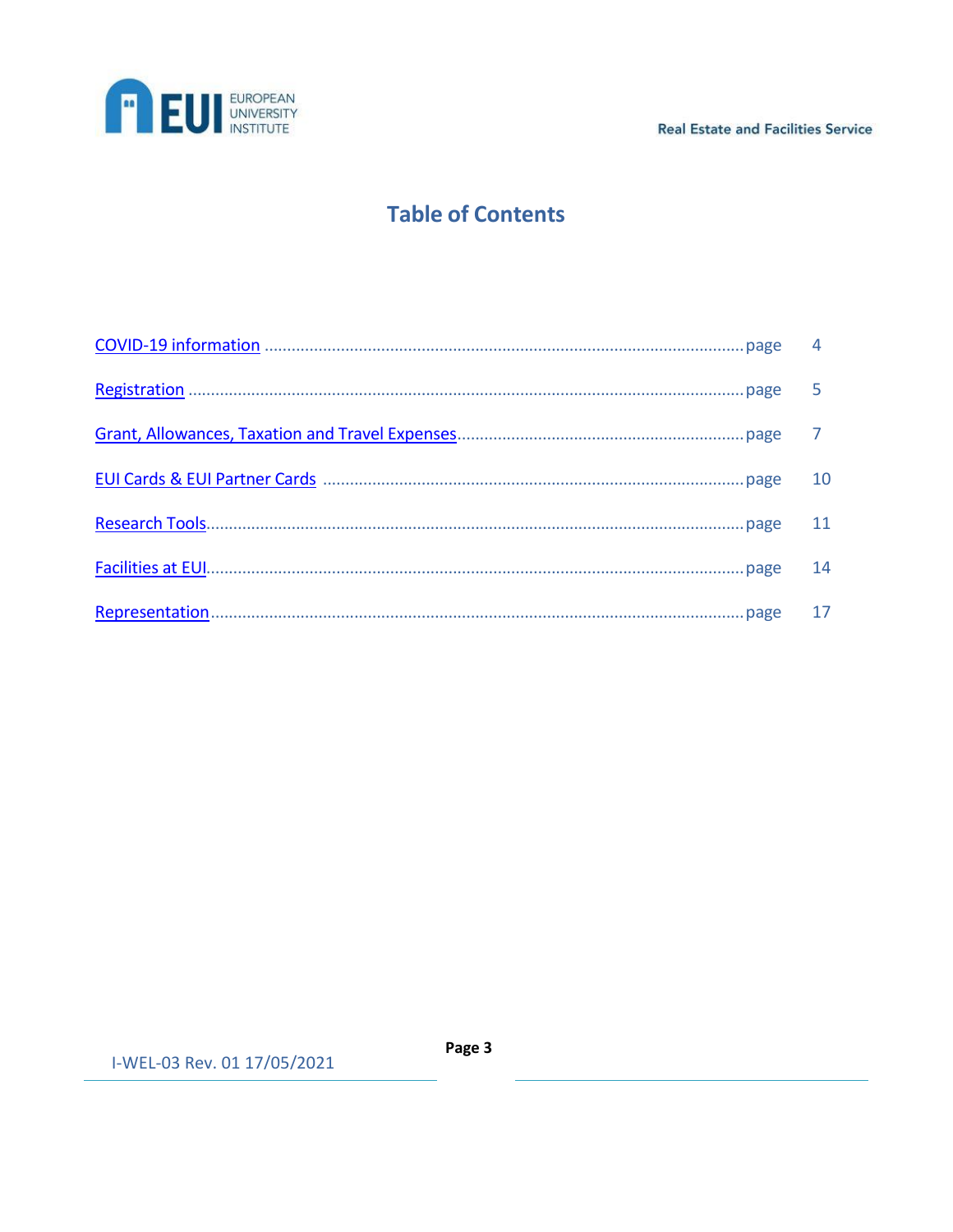

# <span id="page-3-0"></span>**COVID-19 information**

From 5 May 2020, the EUI has been gradually reopening its premises in different phases according to the current state of the COVID-19 pandemic.

The EUI has adopted a range of technological measures to keep the Institute running, while adhering to measures to contain COVID-19. The academic departments and administrative services quickly moved several activities online, and other activities are conducted in hybrid mode. In general, the EUI is following the Italian Government safety protocol aimed at guaranteeing the business continuity while maintaining a high level of protection in the workplace.

The situation can rapidly evolve, and we encourage you to regularly check the EUI website and the [COVID-19 information pages](https://www.eui.eu/ServicesAndAdmin/CommunicationsService/News/2020/COVID2019-virus#FAQContact) for the latest updates.

If you have questions or concerns, you can send an email to *infocovid2019@eui.eu*.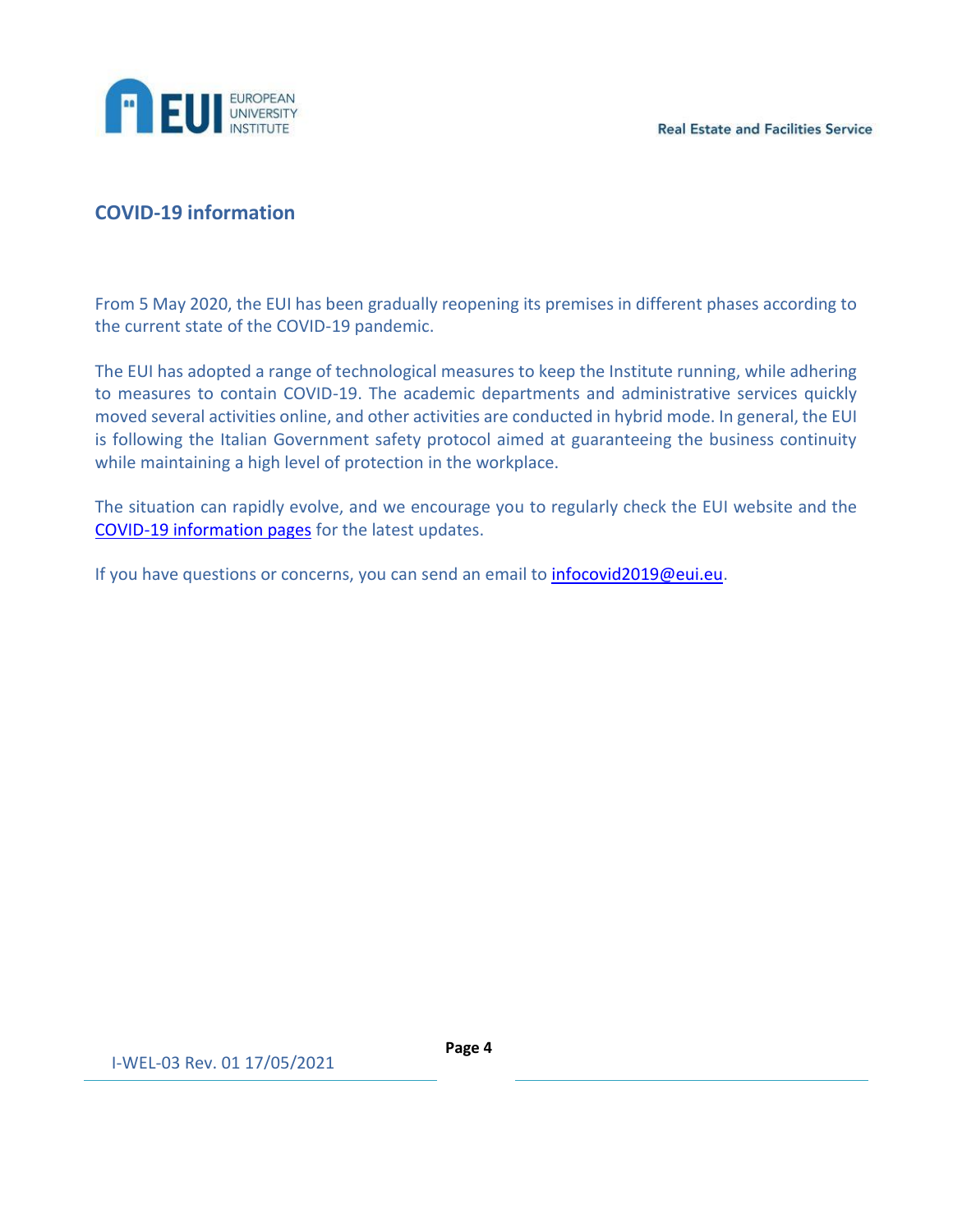

# <span id="page-4-0"></span>**Registration**

Registration, distribution of general information, and welcome events take place on 2<sup>nd</sup> September 2021 at the Badia Fiesolana.

During registration, we collect the information and documents necessary for the payment of your grant and travel reimbursement, and provide you with your EUI card for access to EUI facilities.

Details of registration day and events will be sent to you in the early summer.

You are expected to register on Thursday  $2^{nd}$  September if your Fellowship starts on  $1^{st}$  September.

Please note that your grant will only be paid for the agreed duration of your fellowship, and from the day of your arrival at the EUI. If you arrive after the formal start date of your fellowship, your grant will be proportionally reduced, and you should register individually at the EUI4U Welcome Unit at the Badia Fiesolana.

# **For registration, you need some or all of the following**:

- Your bank account details
- Your travel documents/tickets (showing the price paid), plus boarding passes (if applicable) for reimbursement
- Relevant supporting documents for the payment of family allowances (i.e. proof of partner living in Florence; birth certificates of children)
- Proof of health insurance
- A copy of your doctoral degree certificate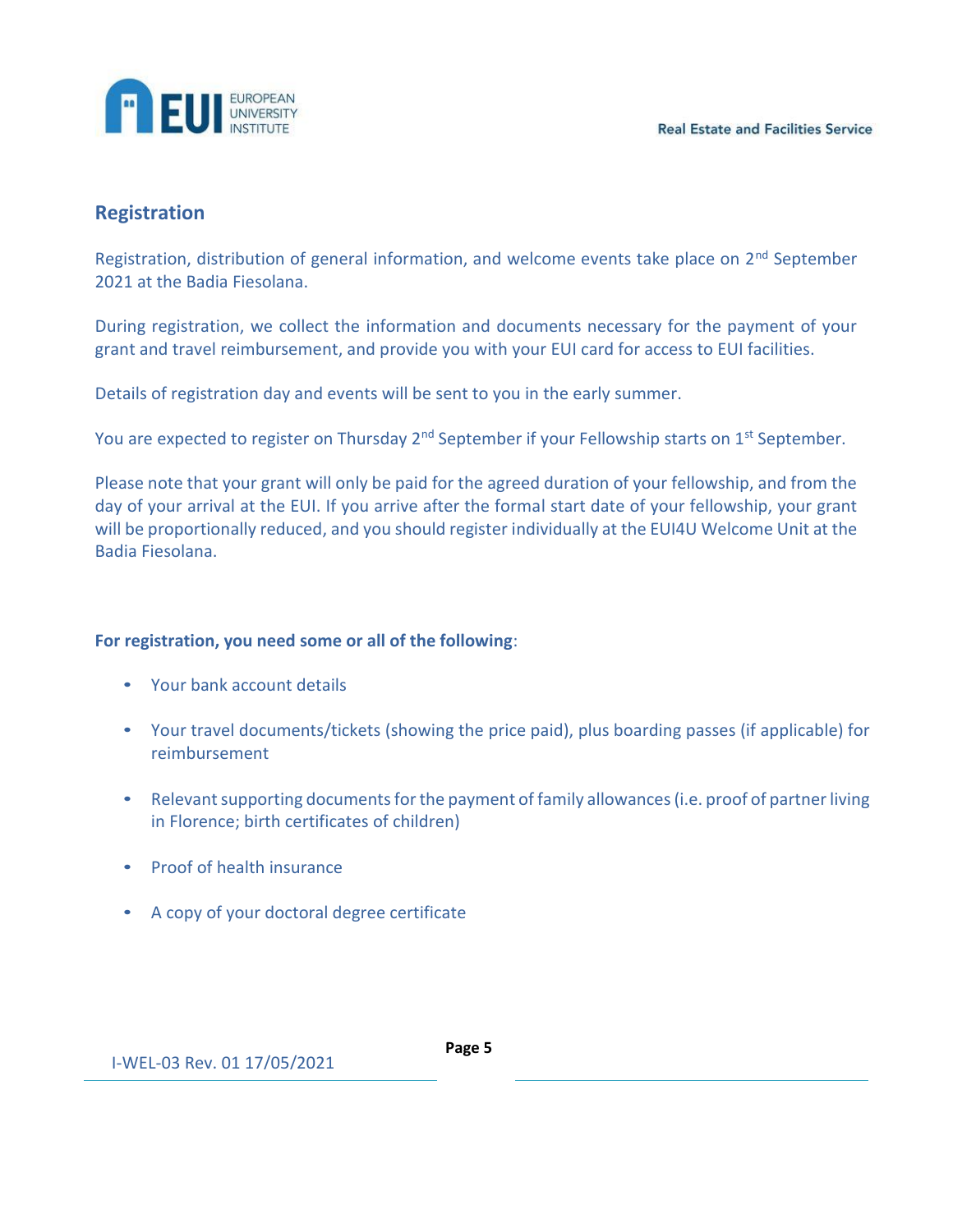

#### **Please note:**

- **The beginning of your stay in Florence may prove expensive, given the cost of deposits for rental properties (usually 1-2 months' rent), and because it takes some time for the first instalment of your grant to be credited to your bank account. We advise you to bring sufficient money to cope with any extra costs.**
- **If you are planning to come with your own vehicle and to use it in Florence, please contact the EUI4U Welcome Unit [\(EUI4U.Welcome@eui.eu\)](mailto:EUI4U.Welcome@eui.eu) for more information regarding the current Italian legislation concerning this matter.**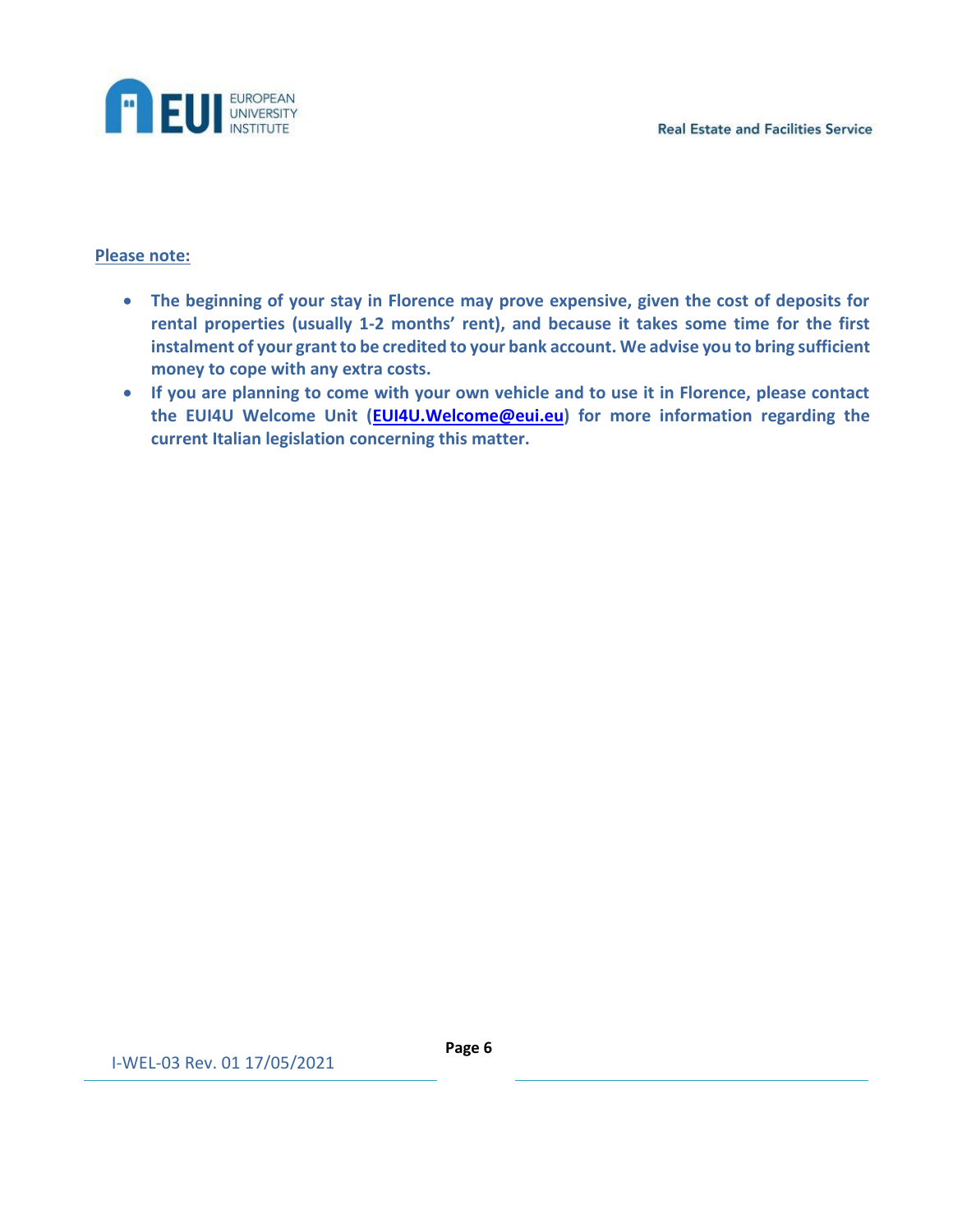**Real Estate and Facilities Service** 



# <span id="page-6-0"></span>**Grant, Allowances, Taxation and Travel Expenses**

#### **Grant**

The basic grant is €2,500 per month. If the duration of the fellowship is less than 12 months, no grant will be paid for the month of August.

The Institute normally pays the grants directly into the fellow's Florence bank account (see p. 14 on the EUI bank). Please note that some non-Italian banks may apply bank charges. If so, those will be at the expense of the fellow.

You will be required to provide your bank details, including IBAN (if applicable) and SWIFT/BIC codes for payment of your grant.

Should a fellow leave before the end of the fellowship (before 20<sup>th</sup> July), the grant will be accordingly reduced, and no grant will be paid for the month of August.

If a fellow benefits from other grants or salaries, this must be declared to the EUI and the EUI grant may be fixed at a lower rate, depending on the amount of the additional income. Supporting documentation (payslip) is requested.

#### **Allowances**

A household allowance of up to €300 per month is paid to fellows with a partner accompanying them to Florence, on the condition that the partner's income is less than €2,000 per month. The sum of income and allowance cannot exceed €2,000 per month (i.e. if the income is more than €1,700, the allowance will be paid only to top up to  $E2,000$ ).

A dependent's allowance of  $\epsilon$ 200 per month is paid for each dependent child if they live with the fellow in Florence.

Fellows are entitled to the allowances if they can declare that they are not receiving similar allowances from other sources, and upon presentation of relevant certificates (marriage or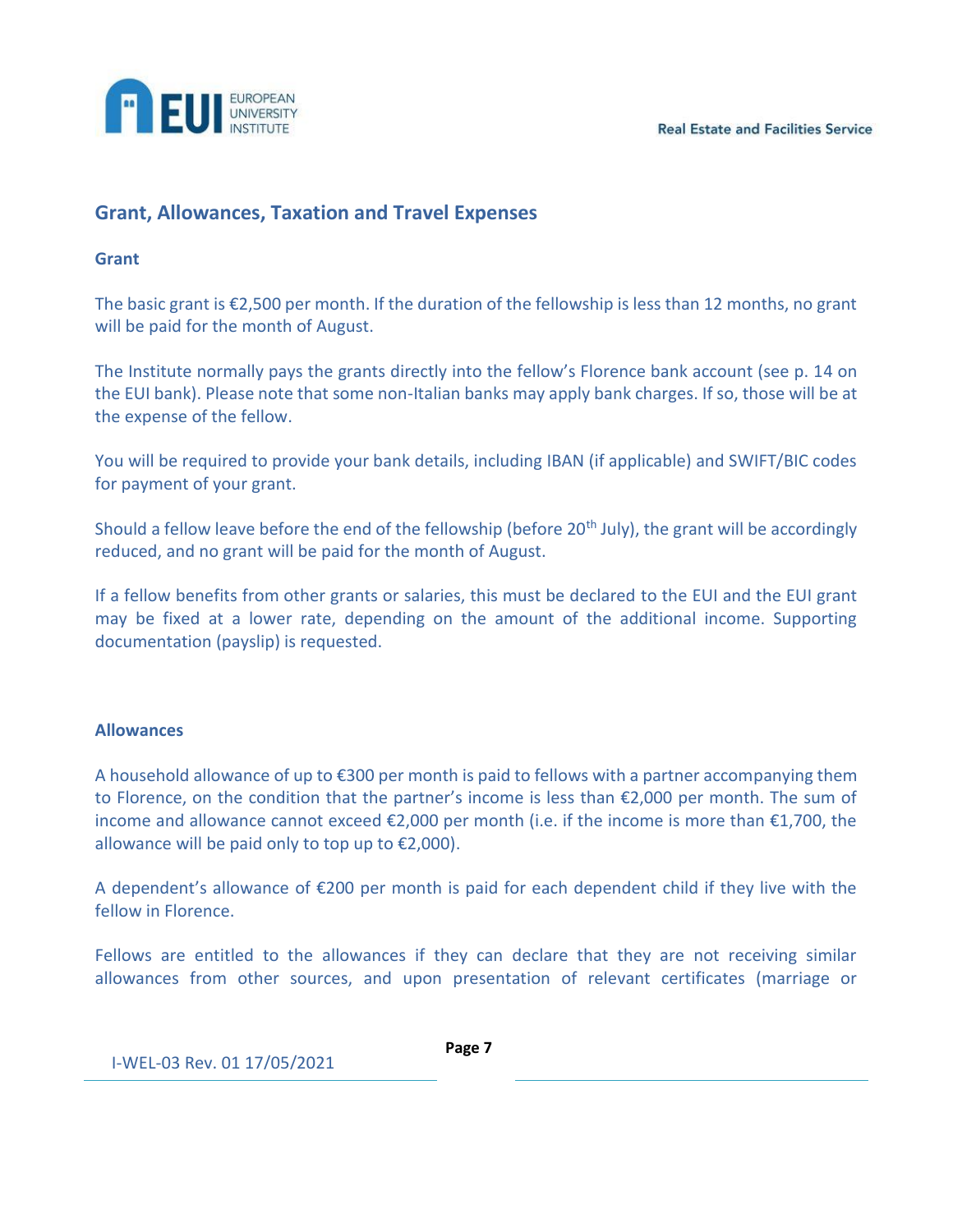

equivalent, birth of child). A school or university certificate is required for dependent children in fulltime education and over the age of 18. There is no allowance for dependent children over the age of 26.

The MWP operates a maternity leave policy whereby fellows who give birth during their fellowship are eligible for up to four months paid maternity leave, with their fellowship being extended accordingly.

## **Taxation**

The fellowship is not taxed by the Institute. However, fellows are required to comply with any other tax provisions that may be applicable to them.

## **Travel Expenses**

Fellows (but not their families) receive reimbursement for the incoming trip from their place of origin (the place from where the fellow travels to take up the fellowship) at the beginning of the fellowship, and for the outgoing trip to their destination at the end of the fellowship. Maximum reimbursement is €1,200 including both incoming and outgoing trips.

Reimbursement is made for first-class rail travel or economy-class air travel.

Travel by car is reimbursed with the equivalent of a first-class rail ticket (previous authorization is required). Only one-way tickets can be reimbursed, and, in case of a return ticket, only half of the ticket can be reimbursed on arrival. If the cost of luggage is not included in the price of the plane ticket, the cost of 1 piece of luggage can be reimbursed.

Taxi costs cannot be reimbursed.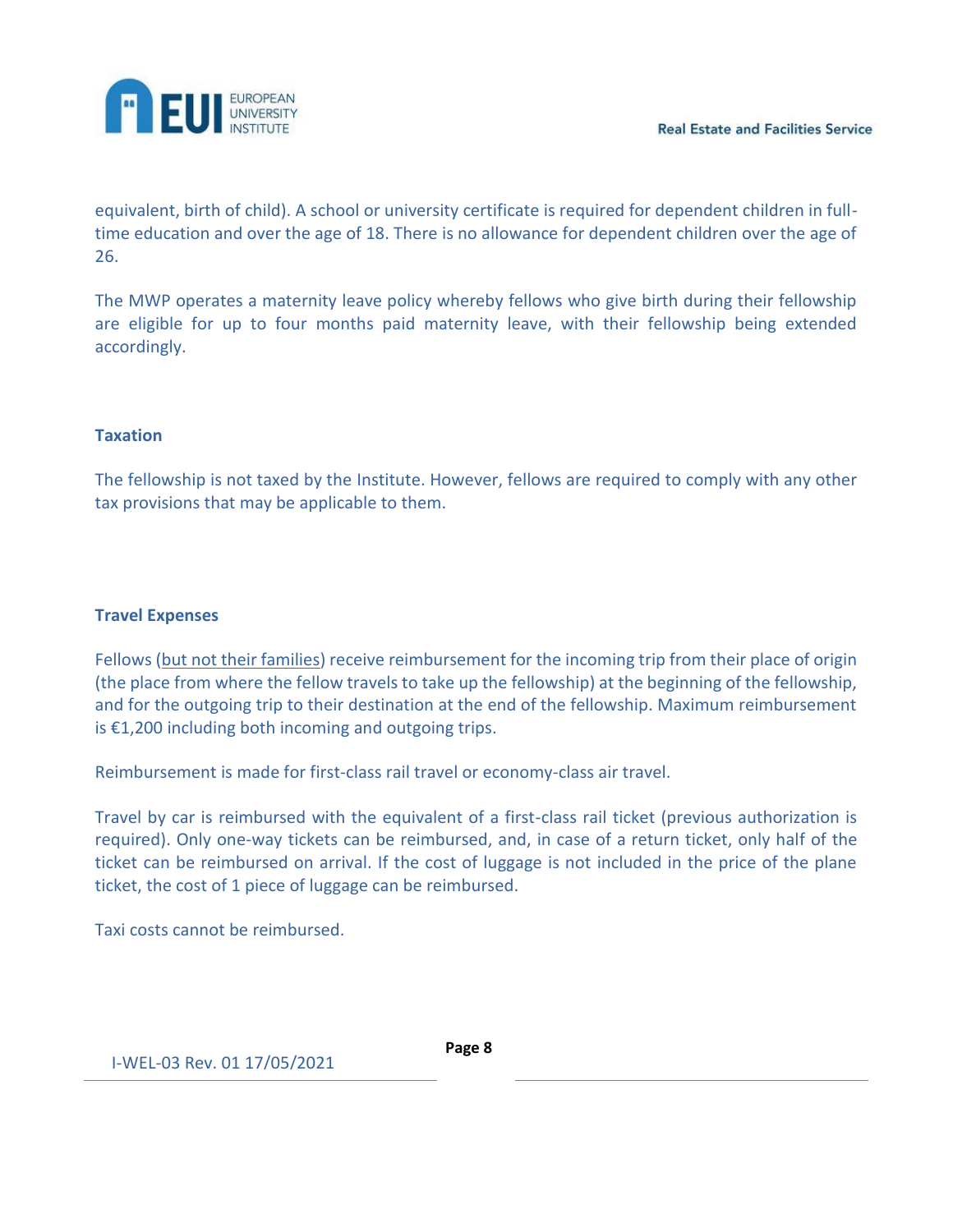

Reimbursement for the trip from the fellow's hometown or workplace to Florence is made shortly after arrival, upon presentation of travel receipts, including boarding passes if travelling by plane.

Reimbursement for the trip from Florence back to the hometown or place of employment is made after the formal end of the fellowship, i.e. after 31/08/2021, upon presentation of travel receipts and completion of the relevant form. If the reimbursement of the return trip and/or the last grant payment is to be made on another bank account, the fellow must fill in a new bank details form in due course so as not to delay the payment.

#### **Visa expenses**

Fellows who need a visa for Italy in order to take up the fellowship are entitled to a reimbursement of costs related to obtaining a visa (consular fees and travel costs to the nearest consulate), up to a maximum of €250, on the basis of supporting documents.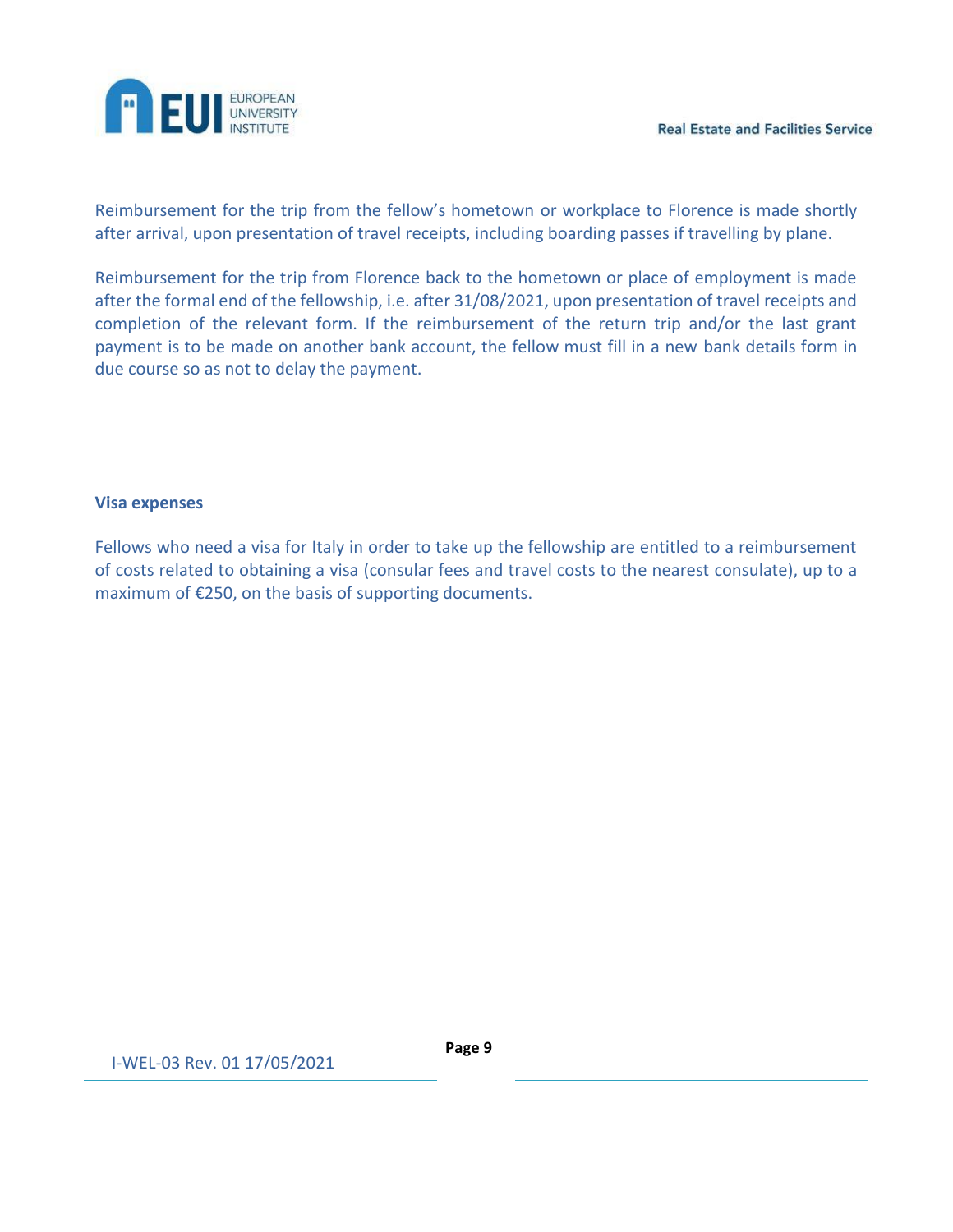

**Real Estate and Facilities Service** 

# <span id="page-9-0"></span>**European University Institute Card**

#### **European University Institute Card**

Upon registration, fellows receive a EUI identity card with their photograph and matriculation number. This is used to access the EUI campus, the Library, and it can be used in the canteens.

#### **Partner Cards**

Postdoctoral fellows may apply for a EUI card for their partner. It grants partners access to the same buildings as the fellows, as well as access to the Library (without any print or photocopying quota). For further information, and to apply for a partner card, please consult the **EUI Partner Card page**.

Please note: currently, partners are not allowed on campus as per the existing safety layout.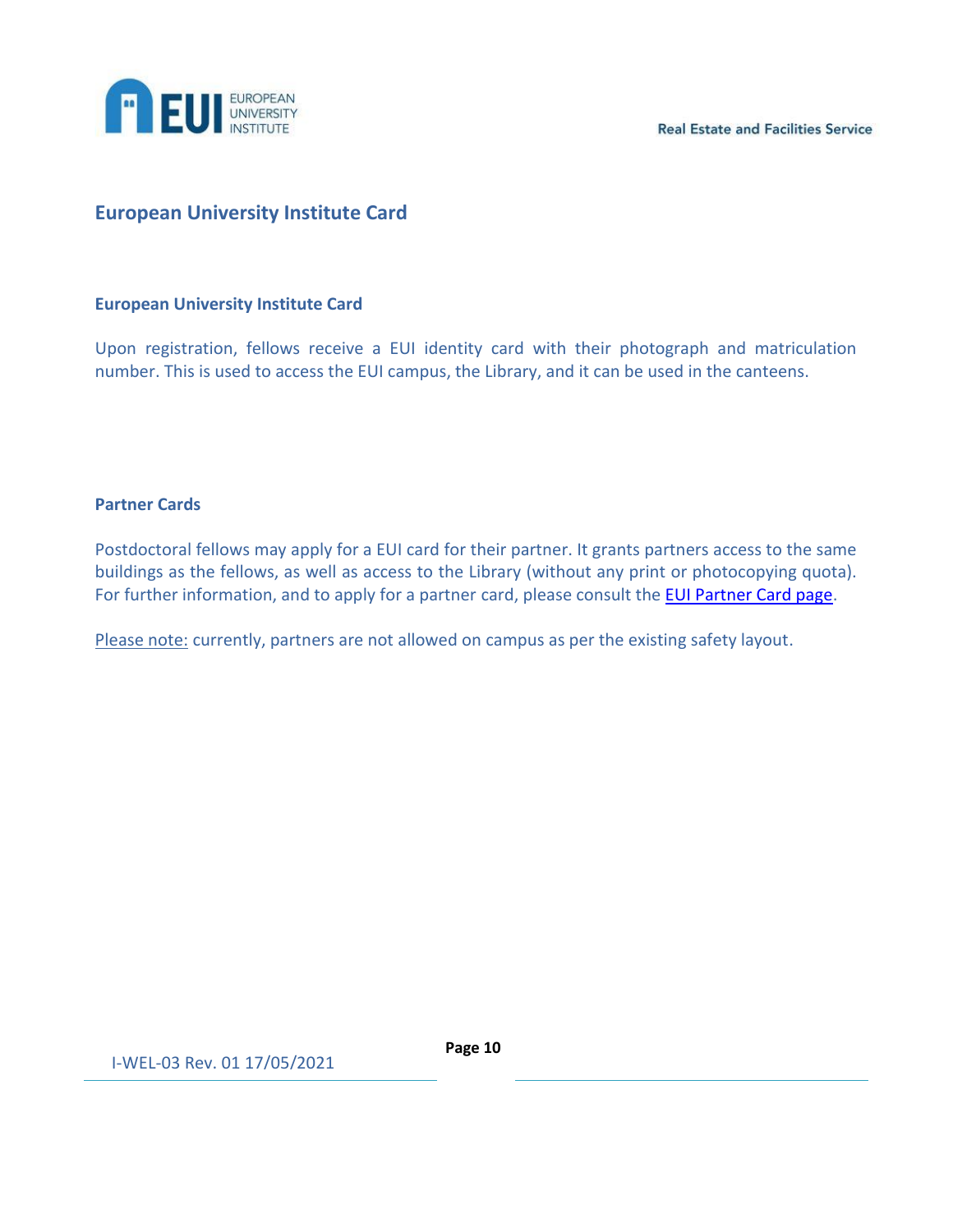

# <span id="page-10-0"></span>**Research Tools**

#### **The ICT service**

The ICT Service provides the information technology resources for the work and activities of the EUI members. The ICT offers and maintains a wide range of services, including: computing accounts with a EUI email address, personal network storage area (G: drive), support for personal devices, printing services, on campus access via LAN and WiFi, as well as off campus intranet access via VPN. The ICT service also provides a wide range of research software for personal use.

For more information see <http://www.eui.eu/ICT-Flyer> or visit ICT's homepage <http://www.eui.eu/ICT>

#### **Library**

The Library supports the high-level research, teaching and training activities of the EUI scholarly community, and aims to provide the best possible collections, services and information tools in the social sciences and humanities, with a particular emphasis on Europe. The resources include over half a million books and more than 500,000 eBooks in law, economics, history and civilization, and political and social sciences. In addition, the Library provides access to an extensive collection of databases, full text eJournals, and working papers.

The Library also maintains two portals: a Data Portal for licensed and open access, micro and macrodatasets; and the European History Primary Sources Portal, covering open access online archives.

The Library has the status of European Documentation Centre (EDC), an official depository of EU publications and documents.

Users have a range of services at their disposal: on-demand acquisition of books and eBooks, generous lending policies, daily book delivery service to the main EUI villas, fast document delivery services and interlibrary loans, personal assistance and numerous training sessions. Opening hours,

I-WEL-03 Rev. 01 17/05/2021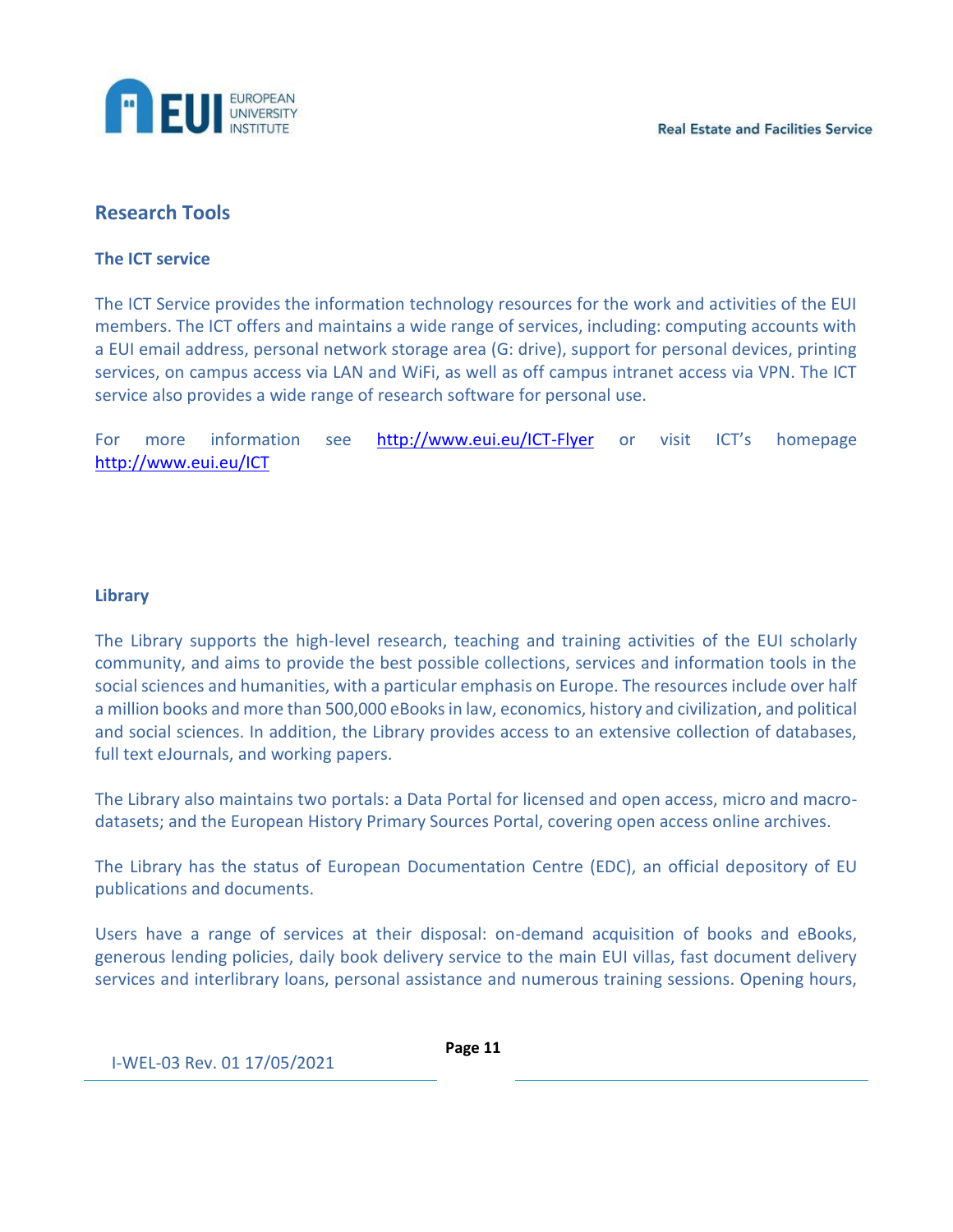

workspaces (up to 250) and library PCs may vary during the pandemic but they are always updated on the library website. Users can access the EUI network with their personal laptops via LAN and WiFi connections.

Please note that library fines are charged for overdue items. It is your responsibility to manage your library borrowing and to renew or return your books on time.

Further information on Library rules can be found here: [https://www.eui.eu/Research/Library/AboutTheLibrary/LibraryRules](https://eur03.safelinks.protection.outlook.com/?url=https%3A%2F%2Fwww.eui.eu%2FResearch%2FLibrary%2FAboutTheLibrary%2FLibraryRules&data=04%7C01%7CEUI4U.Welcome%40eui.eu%7Cb5d24703f17242906ff208d8b7e10371%7Cd3f434ee643c409f94aa6db2f23545ce%7C0%7C0%7C637461524342307974%7CUnknown%7CTWFpbGZsb3d8eyJWIjoiMC4wLjAwMDAiLCJQIjoiV2luMzIiLCJBTiI6Ik1haWwiLCJXVCI6Mn0%3D%7C1000&sdata=WOqDMBi8FRJuAiD%2Fssfvt4Qhsx9Po8dAOIbL6otvLHk%3D&reserved=0)

Further information on Library fines can be found here: [https://www.eui.eu/Research/Library/Services/Borrowing-and-renewals/Fines](https://eur03.safelinks.protection.outlook.com/?url=https%3A%2F%2Fwww.eui.eu%2FResearch%2FLibrary%2FServices%2FBorrowing-and-renewals%2FFines&data=04%7C01%7CEUI4U.Welcome%40eui.eu%7Cb5d24703f17242906ff208d8b7e10371%7Cd3f434ee643c409f94aa6db2f23545ce%7C0%7C0%7C637461524342317966%7CUnknown%7CTWFpbGZsb3d8eyJWIjoiMC4wLjAwMDAiLCJQIjoiV2luMzIiLCJBTiI6Ik1haWwiLCJXVCI6Mn0%3D%7C1000&sdata=jbE7oT15qHR2PPI5rR7%2BE3AKXadCFGfmKIGqDdFAfY0%3D&reserved=0)

You can read more about the available Library services and resources on the Library website: [http://www.eui.eu/ Library](https://eur03.safelinks.protection.outlook.com/?url=http%3A%2F%2Fwww.eui.eu%2FResearch%2FLibrary&data=04%7C01%7CEUI4U.Welcome%40eui.eu%7Cb5d24703f17242906ff208d8b7e10371%7Cd3f434ee643c409f94aa6db2f23545ce%7C0%7C0%7C637461524342327967%7CUnknown%7CTWFpbGZsb3d8eyJWIjoiMC4wLjAwMDAiLCJQIjoiV2luMzIiLCJBTiI6Ik1haWwiLCJXVCI6Mn0%3D%7C1000&sdata=Al6xXihStONCOeMnIbZuuRKWWeYPeXf7551EhD8YVvU%3D&reserved=0)

You can read more about the available Library services and resources on the Library website: [http://www.eui.eu/Research/Library](https://eur03.safelinks.protection.outlook.com/?url=http%3A%2F%2Fwww.eui.eu%2FResearch%2FLibrary&data=04%7C01%7CEUI4U.Welcome%40eui.eu%7Cb5d24703f17242906ff208d8b7e10371%7Cd3f434ee643c409f94aa6db2f23545ce%7C0%7C0%7C637461524342337961%7CUnknown%7CTWFpbGZsb3d8eyJWIjoiMC4wLjAwMDAiLCJQIjoiV2luMzIiLCJBTiI6Ik1haWwiLCJXVCI6Mn0%3D%7C1000&sdata=4l5e1YnLp%2FjTSCvIG9rI6Jdy3beDHBeXJwvPExNecLA%3D&reserved=0)

# [Cadmus](https://eur03.safelinks.protection.outlook.com/?url=http%3A%2F%2Fcadmus.eui.eu%2F&data=04%7C01%7CEUI4U.Welcome%40eui.eu%7Cb5d24703f17242906ff208d8b7e10371%7Cd3f434ee643c409f94aa6db2f23545ce%7C0%7C0%7C637461524342337961%7CUnknown%7CTWFpbGZsb3d8eyJWIjoiMC4wLjAwMDAiLCJQIjoiV2luMzIiLCJBTiI6Ik1haWwiLCJXVCI6Mn0%3D%7C1000&sdata=DBcS9aSHvRY5fgcLf3YmrBLHWRqYJLkH%2BsHkJ02gxdc%3D&reserved=0)**, EUI Research Repository**

[Cadmus](https://eur03.safelinks.protection.outlook.com/?url=https%3A%2F%2Fcadmus.eui.eu%2F&data=04%7C01%7CEUI4U.Welcome%40eui.eu%7Cb5d24703f17242906ff208d8b7e10371%7Cd3f434ee643c409f94aa6db2f23545ce%7C0%7C0%7C637461524342347957%7CUnknown%7CTWFpbGZsb3d8eyJWIjoiMC4wLjAwMDAiLCJQIjoiV2luMzIiLCJBTiI6Ik1haWwiLCJXVCI6Mn0%3D%7C1000&sdata=cpNSmiz0INUUCML%2F%2F9Y0QXTHioPPN1JuMH8FSmxcWXY%3D&reserved=0) is the EUI Research Repository. It contains EUI-members' academic publications issued during their time at the EUI and/or based on research carried out at the EUI. Cadmus also includes all publications from academic series sponsored by the EUI, such as working paper series and theses written by EUI researchers. As of 21 October 2019, Cadmus also contains datasets. Moreover, the EUI supports the principle of Open Access. Cadmus contains Open Access publications at an increasing proportion. Cadmus is searchable in, and harvested by, several European and international networks and portals.

All members of the EUI are required to submit their publications to [cadmus@eui.eu](mailto:cadmus@eui.eu) and to add the full-text where possible.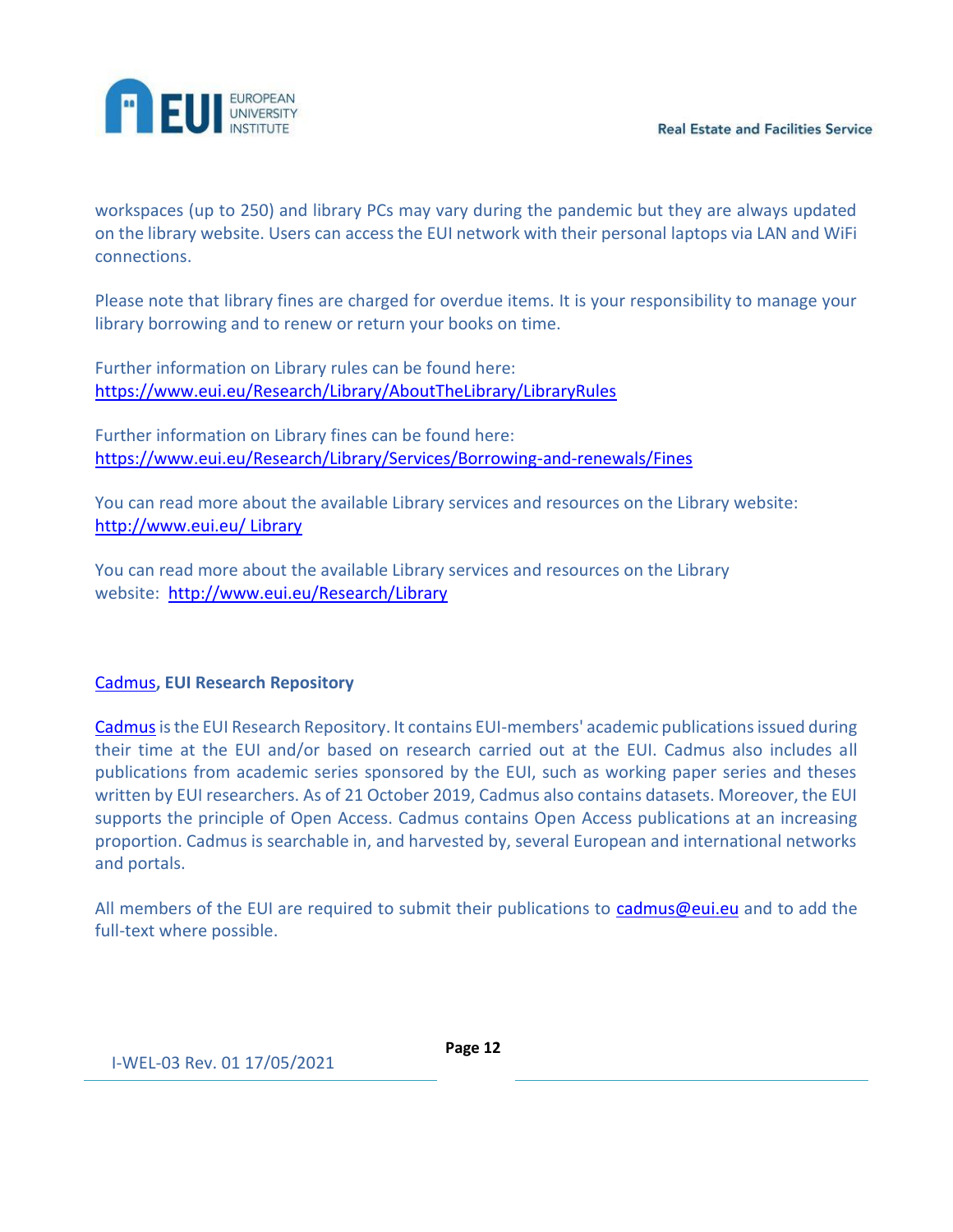

Every year in October, the Library organises events at the EUI for the annual International Open Access Week.

#### **Language Centre**

The EUI Language Centre provides various types of language and academic skills courses and support in English, Italian, French, German and Spanish.

For more information on courses, timetables and contacts please see: <http://www.eui.eu/ServicesAndAdmin/LanguageCentre/Index.aspx>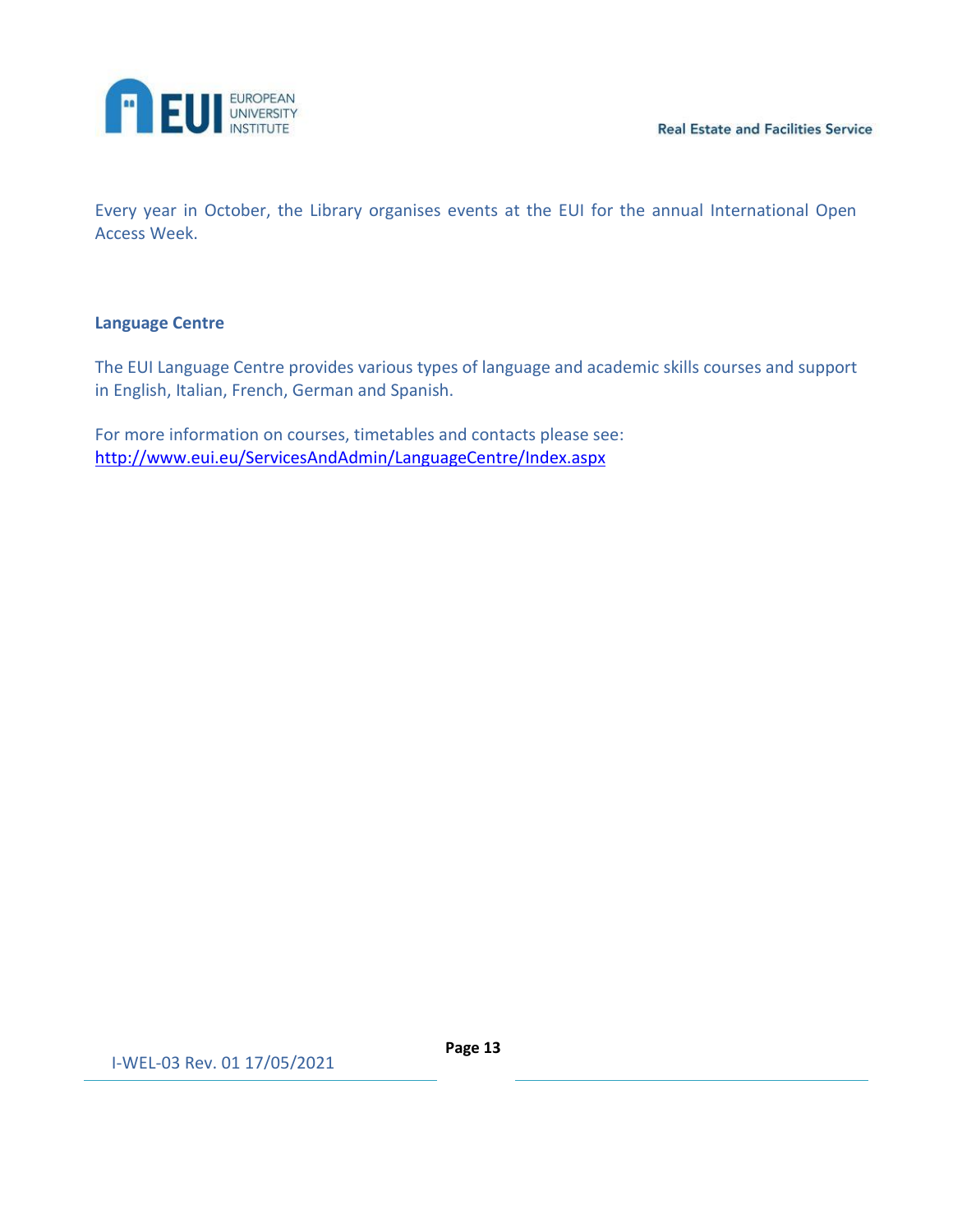

# <span id="page-13-0"></span>**Facilities at the EUI**

#### **Office space, personal computers**

The Schuman Centre will provide office space and basic computing facilities.

For more info on logistic issues, please contact Sarah Beck [\(sarah.beck@eui.eu\)](mailto:sarah.beck@eui.eu) of the Robert Schuman Centre for Advanced Studies.

**N.B.** Please do not have any mail sent to you before your arrival

#### **Photocopying**

Fellows have an annual quota of roughly 4,000 pages for both black and white or colour photocopies and printouts, free of charge.

#### **Bank**

Grants are paid directly into the fellow's bank account (in Florence, or home bank account).

There is a branch of the bank *Intesa Sanpaolo* at the Institute, located in the Bank Corridor (open Mon – Fri 8.45 – 13.00; Wed also 14.00 –16.00) and a *Intesa Sanpaolo Bancomat* (cashpoint / ATM machine) in the same corridor.

If you choose to open an Italian bank account upon arrival, please give the details to the EUI4U Welcome Unit as soon as possible after registration. This allows the administration to go ahead with the payment of your first grant. You will need a tax code (*codice fiscale,* see p. 13 of the [Life in](https://www.eui.eu/Documents/ServicesAdmin/AcademicService/PracticalInfo/WelcomeAcSVCweb.pdf)  Florence – [Practical Information for EUI Newcomers booklet\)](https://www.eui.eu/Documents/ServicesAdmin/AcademicService/PracticalInfo/WelcomeAcSVCweb.pdf) to open a bank account.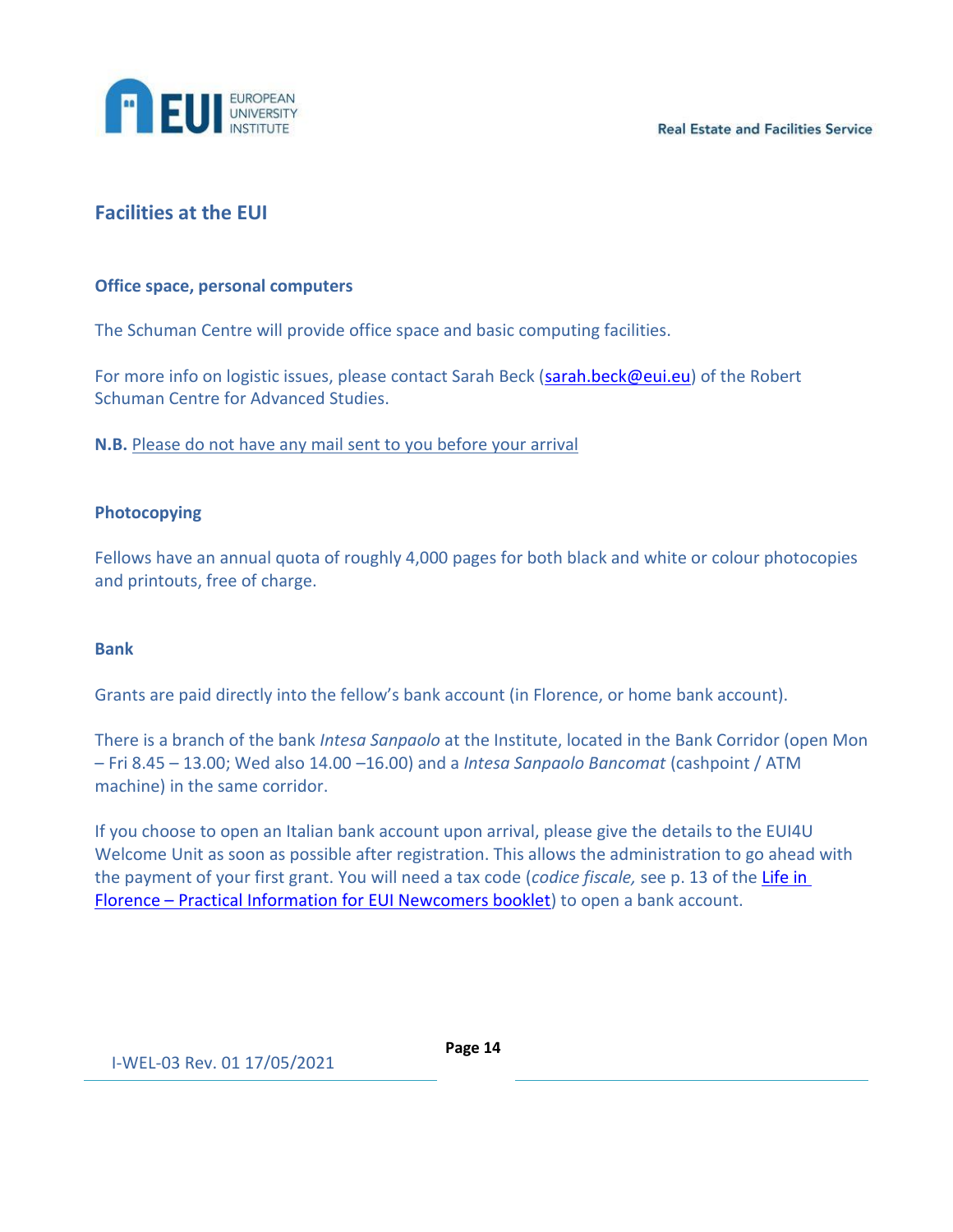

# **Coffee Bars and Canteens**

The Coffee Bars and the Canteens are open from Monday to Friday, except on EUI holidays. *Opening times may change according to the existing safety layout.*

| <b>Coffee Bars</b>     |                 | <b>Canteens</b>        |                 |  |
|------------------------|-----------------|------------------------|-----------------|--|
| <b>Badia Fiesolana</b> | $08:30 - 18:00$ | <b>Badia Fiesolana</b> | $12:00 - 14:30$ |  |
| Villa Schifanoia       | $08:30 - 16:00$ | Villa Schifanoia       | $12:00 - 14:30$ |  |
| Villa La Fonte         | $08:30 - 17:00$ | Villa La Fonte         | $12:00 - 14:30$ |  |
| Villa Salviati         | $08:30 - 17:00$ | Villa Salviati         | $12:00 - 14:30$ |  |

## **Saturday**

| Badia (light lunch) | $11:30 - 15:00$ |
|---------------------|-----------------|
|---------------------|-----------------|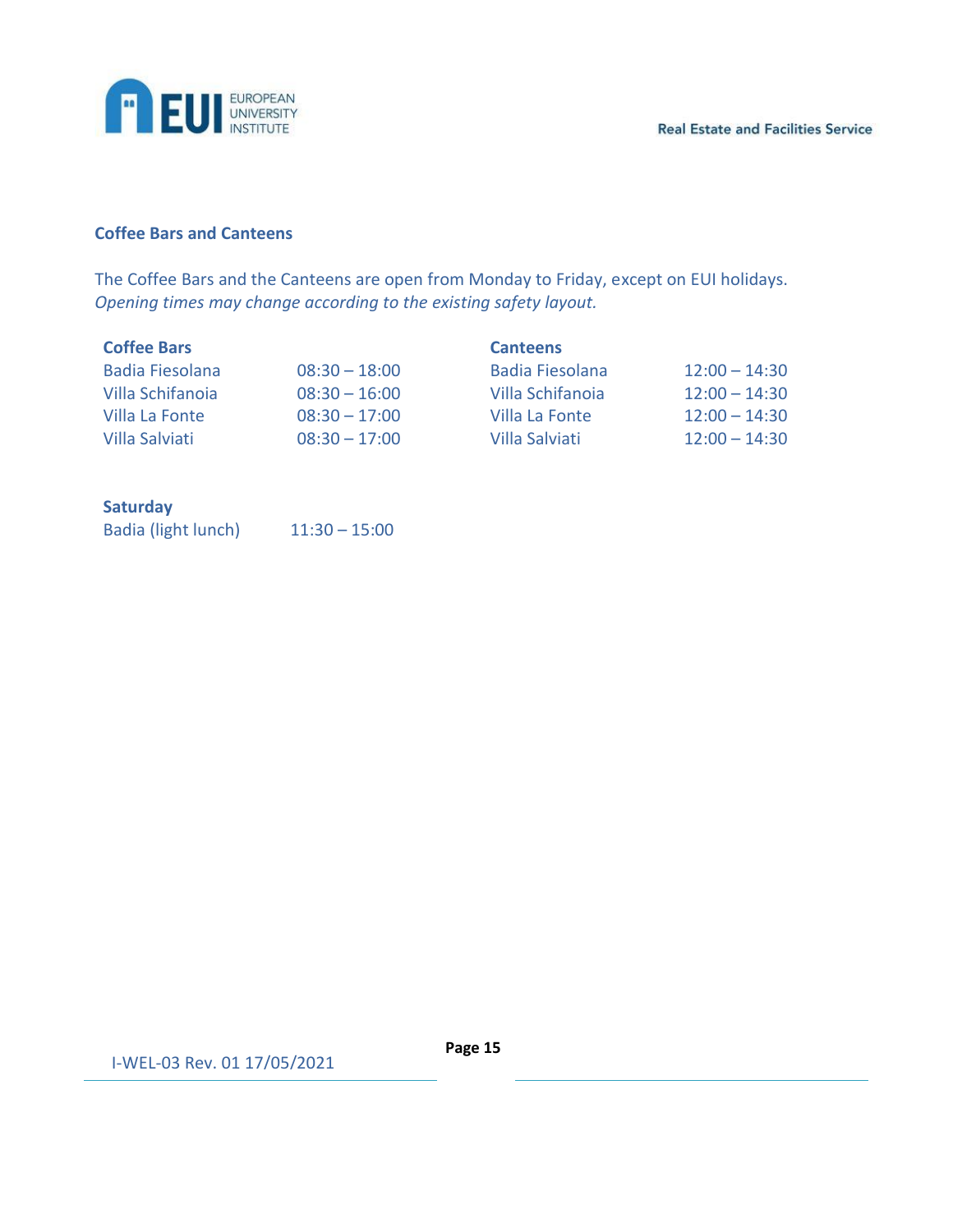

#### **Fiasco Social Club**

*Fiasco Social Club* [\(Fiasco.Socialclub@eui.eu\)](mailto:Fiasco.Socialclub@eui.eu), managed by EUI Researchers, is located at the Badia Fiesolana. It has a TV and games room (pool table, table football, and darts).

*Fiasco Social Club* is open every weeknight from 18:30 until late for all members of the Institute. It offers international beers, wines, and spirits, as well as varied Italian food. It is a good place to meet faculty, staff, fellows, and researchers.

*Fiasco Social Club* runs on a purely voluntary and non-profit basis. Every EUI member, be it researcher, faculty, or staff, can join the team and contribute to the functioning of the Club by volunteering to keep the common room open on a chosen weekday, or by organising events.

For more information, see [https://www.eui.eu/ServicesAndAdmin/ExtracurricularActivities/Fiasco-](https://www.eui.eu/ServicesAndAdmin/ExtracurricularActivities/Fiasco-Social-Club)[Social-Club](https://www.eui.eu/ServicesAndAdmin/ExtracurricularActivities/Fiasco-Social-Club)

#### **Newspapers**

The Library offers broad access to news media online. Among the individual subscriptions, the Library holds: The Economist, Financial Times, New York Times, Times Higher Education. EUI members have also access to news aggregators such as Factiva and Westlaw. Find them on the Library catalogue [https://opac.eui.eu](https://eur03.safelinks.protection.outlook.com/?url=https%3A%2F%2Fopac.eui.eu%2F&data=04%7C01%7CEUI4U.Welcome%40eui.eu%7Cb5d24703f17242906ff208d8b7e10371%7Cd3f434ee643c409f94aa6db2f23545ce%7C0%7C0%7C637461524342357951%7CUnknown%7CTWFpbGZsb3d8eyJWIjoiMC4wLjAwMDAiLCJQIjoiV2luMzIiLCJBTiI6Ik1haWwiLCJXVCI6Mn0%3D%7C1000&sdata=ylNQreleRwXzjBBdnoqwXM4I%2F44t1%2BVOfo4SrR%2BpVhs%3D&reserved=0)

In addition to theses, the Library subscribes to PressReader.com, which provides access to same-day editions of international publications such as Corriere della Sera, Le Figaro, Gazeta Wyborcza, The Guardian, Hospodářské Noviny, I Kathimerini, The Irish Times, Libération, El Mundo, NRC Handelsblad, El País, Público, De Standaard, The Washington Post and many more.

Find out more at [www.eui.eu/newspapers](https://eur03.safelinks.protection.outlook.com/?url=http%3A%2F%2Fwww.eui.eu%2Fnewspapers&data=04%7C01%7CEUI4U.Welcome%40eui.eu%7Cb5d24703f17242906ff208d8b7e10371%7Cd3f434ee643c409f94aa6db2f23545ce%7C0%7C0%7C637461524342357951%7CUnknown%7CTWFpbGZsb3d8eyJWIjoiMC4wLjAwMDAiLCJQIjoiV2luMzIiLCJBTiI6Ik1haWwiLCJXVCI6Mn0%3D%7C1000&sdata=Xe%2BZkG5vthSpwevbc77WTjUWDH82DDhSCx9sM5wvZAQ%3D&reserved=0)

I-WEL-03 Rev. 01 17/05/2021

**Page 16**